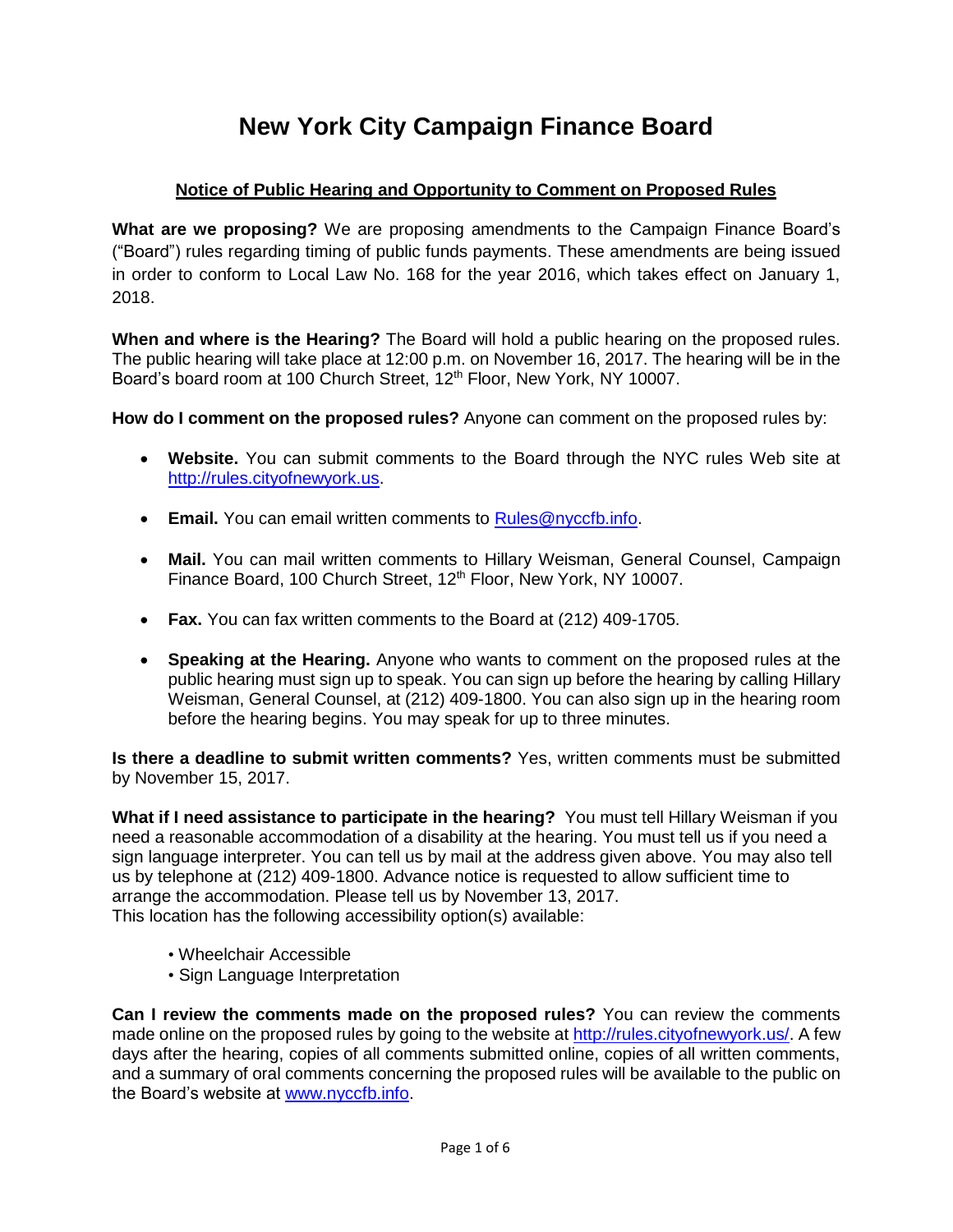**What authorizes the Board to make these rules?** Sections 1043 and 1052(a)(8) of the City Charter, and section 3-708 of the City Administrative Code authorize the Board to make these proposed rules. These rules were included in the Board's regulatory agenda for the 2017 fiscal year.

**Where can I find the Board's rules?** The Board's rules are in title 52 of the Rules of the City of New York and on the Board's website at [http://www.nyccfb.info/act-program/rules/.](http://www.nyccfb.info/act-program/rules/)

**What laws govern the rulemaking process?** The Board must meet the requirements of Section 1043 of the City Charter when creating or changing rules. This notice is made according to the requirements of Section 1043 of the City Charter.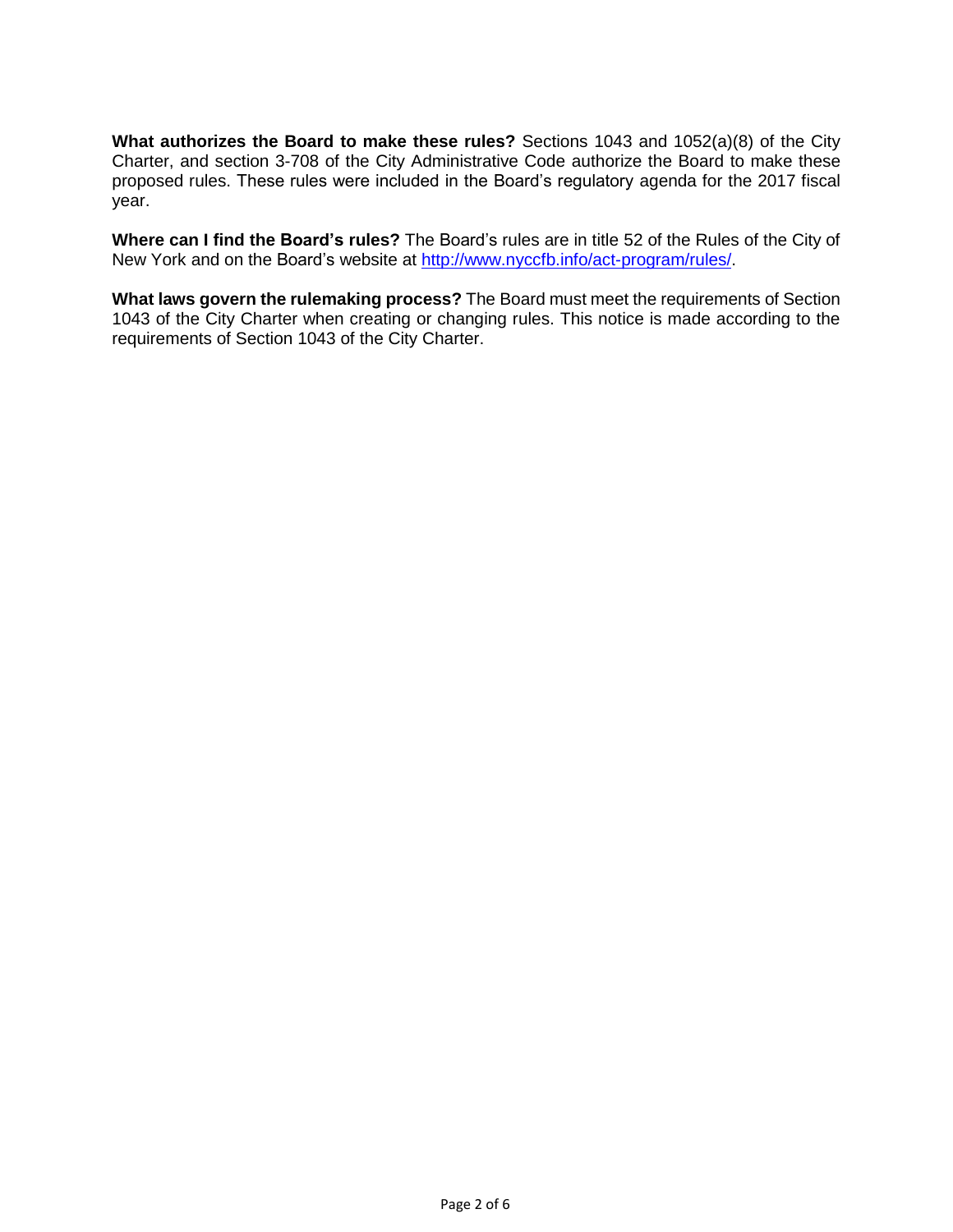#### **Statement of Basis and Purpose of Proposed Rule**

The Campaign Finance Board ("CFB" or "the Board") is a nonpartisan, independent City agency that empowers New Yorkers to make a greater impact in elections. The CFB administers the City's campaign finance system and oversees and enforces the regulations related to campaign financing, and holds candidates accountable for using public funds responsibly. The CFB publishes detailed public information about money raised and spent in City elections by candidates and independent spenders, and engages and educates voters through community outreach, the Voter Guide, and the Debate Program.

The CFB is proposing amendments to several of its rules regarding the timing of public funds payments.

The proposed rules are amendments to existing rules to conform to Local Law No. 168 for the year 2016, which provided for early public funds payments. Local Law No. 168 will go into effect on January 1, 2018. Previously, the first public funds payment for a primary election was issued after the Board of Elections concluded its hearings on petition challenges. Pursuant to Local Law No. 168, a limited early payment may be issued four business days after the final day to file a certification for that election.

The Board's authority for these rules is found in sections 1043 and 1052(a)(8) of the New York City Charter, and section 3-708 of the New York City Administrative Code.

New material is underlined. [Deleted material is in brackets.]

"Shall" and "must" denote mandatory requirements and may be used interchangeably in the rules of the Board, unless otherwise specified or unless the context clearly indicates otherwise.

**Section 1. A new definition in section 1-02 of chapter 1 of title 52 of the rules of the city of New York is added, in alphabetical order, as follows:**

**"Optional early public funds payment"** means the disbursement of optional public financing occurring prior to two weeks after the last day to file designating petitions for a primary election.

#### **§ 2. Subdivision a of section 2-07 of chapter 2 of title 52 of the rules of the city of New York is amended to read as follows:**

(a) Public funds eligibility. [A] To be eligible for public funds, a participant must qualify to be on the ballot, and be opposed on the ballot, [to be eligible for public funds] or, for the optional early public funds payment, certify that he or she intends to meet all the requirements of law to have his or her name on the ballot for the primary or general election.

# **§ 3. Subparagraph ii of paragraph 2 of subdivision a of section 5-01 of chapter 5 of title 52 of the rules of the city of New York is amended to read as follows:**

(ii) Participants seeking additional public funds pursuant to §3-705(7)(b) of the Code must file a signed statement with the Board pursuant to §3-705(7)(b) no later than the due date for the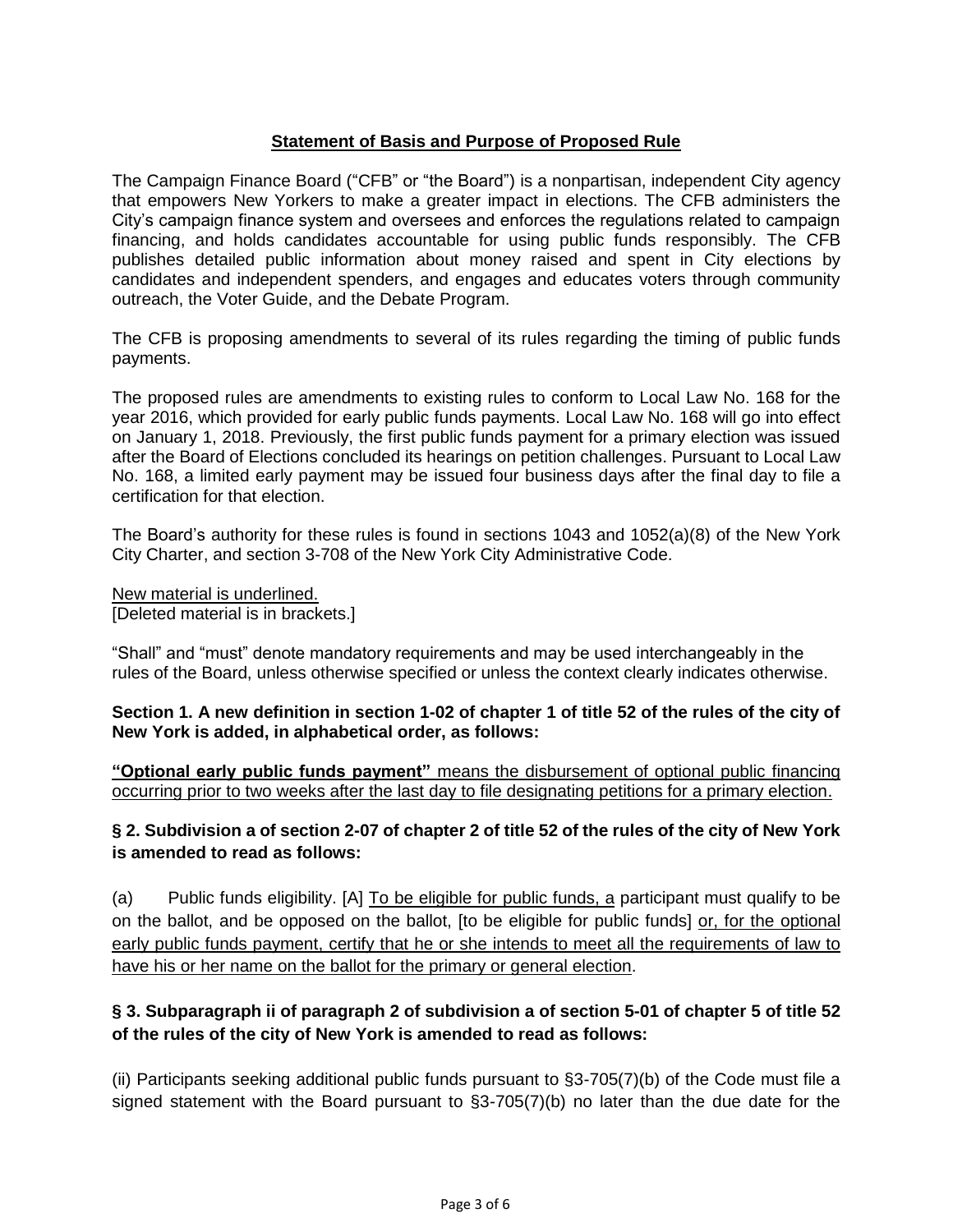disclosure statement immediately preceding the public funds payment for which the participant is seeking to receive the additional public funds; provided, however, that participants seeking to receive the additional public funds on the first date payments are made by the Board [for a primary election] after the optional early public funds payment, must file the signed statement with the Board no later than the day before the first date the Board of Elections conducts hearings on any ballot petition filed by any candidate seeking nomination for election in any primary occurring in the same election cycle for which the candidate is seeking nomination for election, without regard to whether such hearings are related to a petition filed by an opponent of the participant.

# **§ 4. Paragraphs 1 and 2 of subdivision i of section 5-01 of chapter 5 of title 52 of the rules of the city of New York are amended to read as follows:**

(1) Pursuant to §§ 3-709(5) and (6) of the Code: (i) no public funds shall be paid to participants in a primary or general election any earlier than [two weeks after the last day to file designating petitions for such primary election] four business days after the final day to file a written certification for such election pursuant to paragraph (c) of subdivision 1 of section 3-703 of the Code; (ii) no public funds shall be paid to participants in a runoff primary election or general election any earlier than the day after the day of the primary election held to nominate candidates for such election; and (iii) no public funds shall be paid to participants in a runoff special election held to fill a vacancy any earlier than the day after the day of the special election for which such runoff special election is held.

(2) Pursuant to §3-703(1)(a) and (5) of the Code, public funds are not payable to a participant who has not met the legal requirements to have his or her name on the ballot, [or] who is unopposed, or, for the optional early public funds payment, who has not certified that he or she intends to meet all the requirements of law to have his or her name on the ballot. [To enable the Board to ascertain whether a candidate has met the legal requirements to be on the ballot and is opposed, the Board shall first make payments in an election after the Board of Elections conducts hearings on the ballot petitions filed in that election except if the Board determines that delays in Board of Elections proceedings or determinations warrant first making payments earlier.]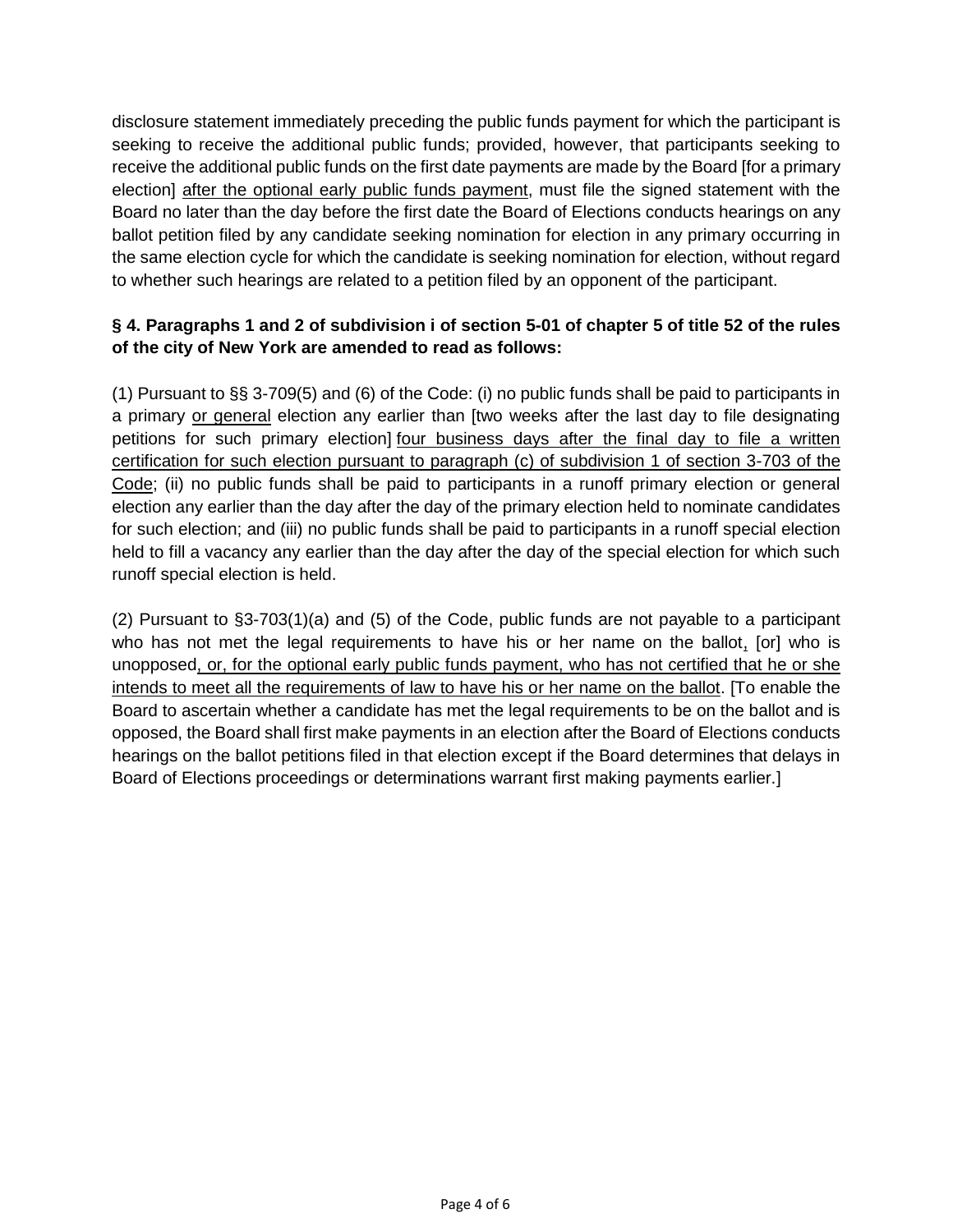### **NEW YORK CITY LAW DEPARTMENT DIVISION OF LEGAL COUNSEL 100 CHURCH STREET NEW YORK, NY 10007 212-356-4028**

### **CERTIFICATION PURSUANT TO**

#### **CHARTER §1043(d)**

**RULE TITLE:** Timing of Payment of Public Funds to Candidates

**REFERENCE NUMBER:** 2017 RG 078

#### **RULEMAKING AGENCY: Campaign Finance Board**

I certify that this office has reviewed the above-referenced proposed rule as required by section 1043(d) of the New York City Charter, and that the above-referenced proposed rule:

- (i) is drafted so as to accomplish the purpose of the authorizing provisions of law;
- (ii) is not in conflict with other applicable rules;
- (iii) to the extent practicable and appropriate, is narrowly drawn to achieve its stated purpose; and
- (iv) to the extent practicable and appropriate, contains a statement of basis and purpose that provides a clear explanation of the rule and the requirements imposed by the rule.

/s/ STEVEN GOULDEN Date: September 13, 2017 Acting Corporation Counsel